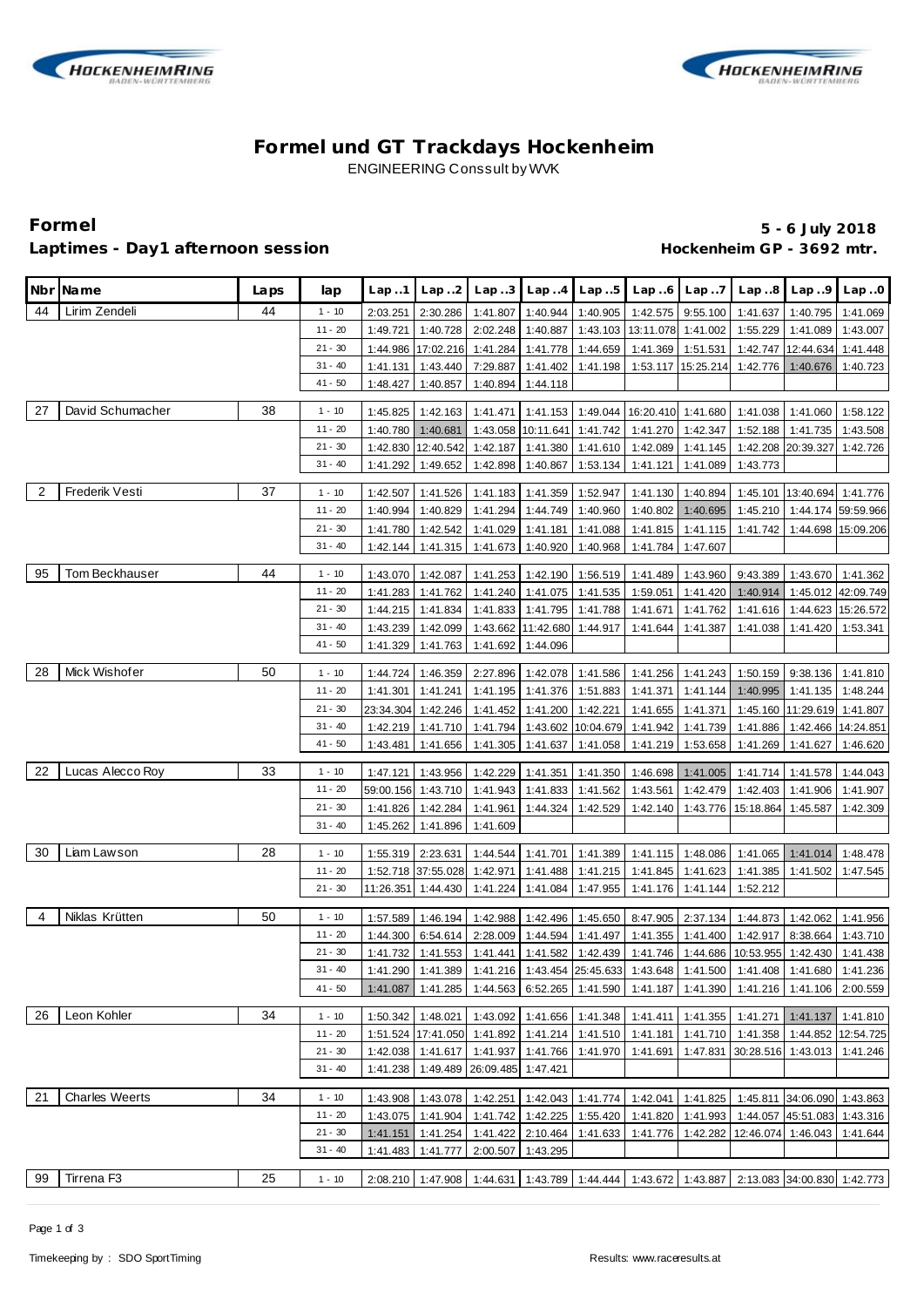



## **Formel und GT Trackdays Hockenheim** ENGINEERING Conssult by WVK

### Laptimes - Day1 afternoon session **Manual Acceleration and Hockenheim GP** - 3692 mtr.

# **Formel 5 - 6 July 2018**

|     | Nbr Name           | Laps | lap       | Lap.1                | Lap.2              | Lap.3     |                             | $Lap.4$ $Lap.5$    |                                      | $Lap.6$ $Lap.7$    | Lap.8                                                                                                       | Lap.9                | Lap.0                |
|-----|--------------------|------|-----------|----------------------|--------------------|-----------|-----------------------------|--------------------|--------------------------------------|--------------------|-------------------------------------------------------------------------------------------------------------|----------------------|----------------------|
|     |                    |      | 11 - 20   | 1:41.898             | 1:41.901           | 1:42.772  |                             |                    | 1:42.618 2:22.705 45:30.565 1:43.770 |                    | 1:42.233                                                                                                    | 1:41.683             | 1:41.799             |
|     |                    |      | $21 - 30$ | 1:41.978             | 1:56.983           | 1:41.967  | 1:41.242                    | 2:39.846           |                                      |                    |                                                                                                             |                      |                      |
|     |                    |      |           |                      |                    |           |                             |                    |                                      |                    |                                                                                                             |                      |                      |
| 23  | Joey Alders        | 36   | $1 - 10$  | 1:44.091             | 1:43.301           | 1:45.469  | 1:42.801                    | 1:42.245           |                                      | 1:42.185 1:44.593  |                                                                                                             | 7:03.559 1:43.237    | 1:41.777             |
|     |                    |      | $11 - 20$ | 1:41.877             | 1:44.678           | 1:58.214  | 1:41.990                    | 1:41.849           | 1:41.648                             | 1:44.376           | 57:02.796                                                                                                   | 1:42.973             | 1:44.943             |
|     |                    |      | $21 - 30$ | 1:41.904             | 1:41.643           | 1:41.621  | 1:41.520                    | 1:41.704           |                                      | 1:48.988 25:57.194 | 1:43.465                                                                                                    | 1:42.045             | 1:41.619             |
|     |                    |      | $31 - 40$ | 1:41.622             | 1:55.736           | 1:41.651  | 1:41.548                    | 1:42.142           | 1:48.383                             |                    |                                                                                                             |                      |                      |
| 74  | Enz o Fittip aldi  | 35   | $1 - 10$  | 1:46.695             | 1:43.655           | 1:47.634  | 1:42.836                    | 1:51.181           | 5:47.867                             | 2:00.416           | 1:48.706                                                                                                    | 1:42.863             | 1:42.129             |
|     |                    |      | $11 - 20$ | 1:42.097             | 1:50.365           | 1:46.291  | 39:34.001                   | 1:50.044           | 1:42.205                             | 2:27.263           | 1:47.174                                                                                                    | 1:42.049             | 1:49.594             |
|     |                    |      | $21 - 30$ | 11:06.691            | 1:53.045           | 1:42.295  | 1:41.718                    | 1:42.155           | 1:41.569                             |                    | 1:47.555 33:50.890                                                                                          | 2:30.830             | 1:46.910             |
|     |                    |      | $31 - 40$ | 1:42.794             | 1:42.216           | 1:42.693  | 1:47.359                    | 1:53.171           |                                      |                    |                                                                                                             |                      |                      |
|     |                    |      |           |                      |                    |           |                             |                    |                                      |                    |                                                                                                             |                      |                      |
| -5  | Gianluca Petecof   | 40   | $1 - 10$  | 1:47.349             | 1:43.334           | 1:42.847  | 1:42.412                    | 1:42.271           | 1:47.722                             | 9:32.905           | 1:44.000                                                                                                    | 1:42.195             | 1:42.330             |
|     |                    |      | $11 - 20$ | 1:42.271             | 1:41.945           | 1:54.377  | 1:42.465                    | 1:48.732           | 30:45.642                            | 1:55.810           | 1:43.284                                                                                                    | 1:41.863             | 1:41.876             |
|     |                    |      | $21 - 30$ | 1:41.909             | 1:41.806           | 1:48.639  | 8:35.331                    | 1:45.302           | 1:42.104                             | 1:41.570           | 1:41.625                                                                                                    | 1:41.630             | 1:57.289             |
|     |                    |      | $31 - 40$ | 1:41.911             | 1:51.342           | 33:29.237 | 2:41.447                    | 1:45.237           | 1:42.208                             | 1:42.263           | 1:42.274                                                                                                    | 1:42.700             | 1:51.970             |
| 34  | Amoury Cordeel     | 23   | $1 - 10$  |                      | 1:45.412           | 1:43.582  | 1:43.140                    | 1:43.210           | 1:42.618                             | 1:50.293           | 19:16.193                                                                                                   |                      |                      |
|     |                    |      | $11 - 20$ | 1:58.603<br>1:42.120 | 1:42.183           | 1:42.019  | 1:41.774                    | 1:42.172           | 1:42.039                             | 1:56.674           | 9:08.126                                                                                                    | 1:48.963<br>1:42.776 | 1:42.227<br>1:41.910 |
|     |                    |      | $21 - 30$ | 1:41.834             | 1:42.646           |           |                             |                    |                                      |                    |                                                                                                             |                      |                      |
|     |                    |      |           |                      |                    | 1:49.181  |                             |                    |                                      |                    |                                                                                                             |                      |                      |
| -33 | Jack Doohan        | 30   | $1 - 10$  | 1:48.573             | 1:42.987           | 1:42.353  | 1:42.320                    | 1:42.035           | 1:42.163                             | 8:53.048           | 1:45.354                                                                                                    | 1:42.308             | 1:42.189             |
|     |                    |      | 11 - 20   | 1:42.411             | 1:42.032           |           | 1:55.226 33:58.945          | 1:57.617           | 1:42.735                             | 1:42.041           | 1:42.038                                                                                                    | 1:46.337             | 8:31.000             |
|     |                    |      | $21 - 30$ | 1:47.561             | 1:43.627           | 1:42.110  | 1:41.883                    | 1:55.541           |                                      | 1:41.812 42:43.075 | 1:42.924                                                                                                    | 1:57.071             | 2:01.465             |
|     |                    |      |           |                      |                    |           |                             |                    |                                      |                    |                                                                                                             |                      |                      |
| 64  | Oliver Caldwell    | 39   | $1 - 10$  | 1:45.966             | 1:44.155           | 1:43.379  | 1:43.002                    | 1:42.917           | 1:42.525                             | 1:46.281           | 6:44.988                                                                                                    | 1:44.726             | 1:42.987             |
|     |                    |      | $11 - 20$ | 1:42.443             | 1:42.053           | 1:47.915  | 1:42.473                    | 1:45.572           | 29:32.053                            | 1:45.762           | 1:49.962                                                                                                    | 1:42.661             | 1:42.244             |
|     |                    |      | $21 - 30$ | 1:51.529             | 1:42.092           | 1:47.960  | 9:03.533                    | 1:45.290           | 1:42.386                             | 1:41.818           | 1:43.493                                                                                                    | 1:48.936             | 1:42.134             |
|     |                    |      | $31 - 40$ |                      | 1:47.835 39:38.385 | 2:38.937  | 1:44.661                    | 1:42.990           | 1:42.548                             | 1:42.691           | 1:45.030                                                                                                    | 1:54.097             |                      |
| 80  | Andreas Estner     | 48   | $1 - 10$  | 1:46.473             | 1:44.232           | 1:43.318  | 1:42.525                    | 1:42.200           | 1:42.592                             | 1:42.325           | 1:42.619                                                                                                    | 1:42.865             | 1:42.880             |
|     |                    |      | $11 - 20$ | 1:44.661             | 12:01.827          | 1:43.180  | 1:43.075                    | 1:45.379           | 1:42.982                             | 1:44.580           | 6:28.281                                                                                                    | 1:43.524             | 1:42.895             |
|     |                    |      | $21 - 30$ | 1:42.723             | 1:43.037           | 1:44.738  | 6:49.077                    | 1:44.196           | 1:44.469                             | 1:43.983           | 1:44.118                                                                                                    | 1:45.601             | 40:12.056            |
|     |                    |      | $31 - 40$ | 1:43.893             | 1:42.289           | 1:42.075  | 1:42.076                    | 1:48.510           | 1:42.083                             | 1:42.097           | 1:42.026                                                                                                    | 1:41.845             | 1:46.093             |
|     |                    |      | $41 - 50$ | 8:31.705             | 1:43.489           | 1:42.145  | 1:42.073                    | 1:42.296           | 1:42.722                             | 1:45.457           | 1:44.267                                                                                                    |                      |                      |
|     |                    |      |           |                      |                    |           |                             |                    |                                      |                    |                                                                                                             |                      |                      |
| -81 | Sebastian Estner   | 48   | $1 - 10$  | 1:54.771             | 1:45.376           | 1:44.981  | 1:45.366                    | 1:43.451           | 1:42.727                             | 1:42.577           | 1:43.944                                                                                                    | 1:42.860             | 1:46.265             |
|     |                    |      | $11 - 20$ | 1:44.101             | 16:27.190          | 1:43.844  | 1:43.660                    | 1:43.659           | 1:44.801                             | 5:05.345           | 1:43.384                                                                                                    | 1:43.214             | 1:42.946             |
|     |                    |      | $21 - 30$ | 1:44.239             | 1:45.490           | 7:43.232  | 1:44.102                    | 1:43.662           | 2:06.696                             | 1:43.665           | 1:43.186                                                                                                    | 1:43.018 2:19.739    |                      |
|     |                    |      | $31 - 40$ |                      |                    |           |                             |                    |                                      |                    | 33:33.184  1:51.324   1:43.351   1:42.492   1:42.229   1:49.309   1:42.579   1:42.373   1:42.234   1:42.555 |                      |                      |
|     |                    |      | $41 - 50$ | 1:52.092             | 8:21.744           |           | 1:42.595 1:42.487           | 1:42.094           |                                      | 1:42.273 1:46.601  | 1:52.768                                                                                                    |                      |                      |
| 10  | Konsta Lappalainen | 41   | $1 - 10$  | 1:45.880             | 1:43.858           |           | 1:43.726 1:43.422           | 1:43.130           | 1:48.096                             | 4:21.146           | 1:44.816                                                                                                    | 1:43.113             | 1:42.934             |
|     |                    |      | $11 - 20$ | 1:42.855             | 1:42.783           | 1:43.287  |                             | 1:48.490 31:39.412 | 1:44.065                             | 1:44.857           | 1:43.532                                                                                                    | 1:44.139             | 1:44.412             |
|     |                    |      | $21 - 30$ | 1:43.479             | 1:43.264           | 1:43.851  | 1:43.328                    | 1:48.573           | 5:29.062                             | 1:47.548           | 1:42.672                                                                                                    | 1:42.256             | 1:42.183             |
|     |                    |      | $31 - 40$ | 1:54.665             | 1:48.631           |           | 40:08.407 1:45.517 1:43.669 |                    | 1:42.988                             | 1:42.800           | 1:44.286 1:43.197                                                                                           |                      | 1:42.868             |
|     |                    |      | $41 - 50$ | 1:51.096             |                    |           |                             |                    |                                      |                    |                                                                                                             |                      |                      |
|     |                    |      |           |                      |                    |           |                             |                    |                                      |                    |                                                                                                             |                      |                      |
| 69  | Jesse Salmenautio  | 36   | $1 - 10$  | 1:51.677             | 1:45.779           |           | 1:44.246 1:43.642           | 1:45.622           | 1:43.268                             | 1:43.165           | 1:43.147                                                                                                    | 1:42.986             | 1:43.025             |
|     |                    |      | $11 - 20$ | 1:43.096             | 1:43.351           |           | 1:49.516 37:31.611 1:44.030 |                    | 1:43.240                             | 1:43.316           | 1:43.349 1:43.045                                                                                           |                      | 1:47.225             |
|     |                    |      | $21 - 30$ | 6:26.142             | 1:51.265           | 1:43.343  | 1:43.447                    | 1:42.991           | 1:42.465                             |                    | 1:44.430 44:12.475                                                                                          | 1:43.903             | 1:43.469             |
|     |                    |      | $31 - 40$ | 1:43.098             | 1:44.893           | 1:42.995  | 1:43.163                    | 2:04.443           | 1:52.627                             |                    |                                                                                                             |                      |                      |
| 9   | Sebastian Freymuth | 29   | $1 - 10$  | 2:04.092             | 1:54.594           | 1:50.551  |                             | 1:48.748 1:53.439  |                                      | 4:08.691 1:52.854  | 3:31.710 1:48.597                                                                                           |                      | 1:48.340             |
|     |                    |      |           |                      |                    |           |                             |                    |                                      |                    |                                                                                                             |                      |                      |